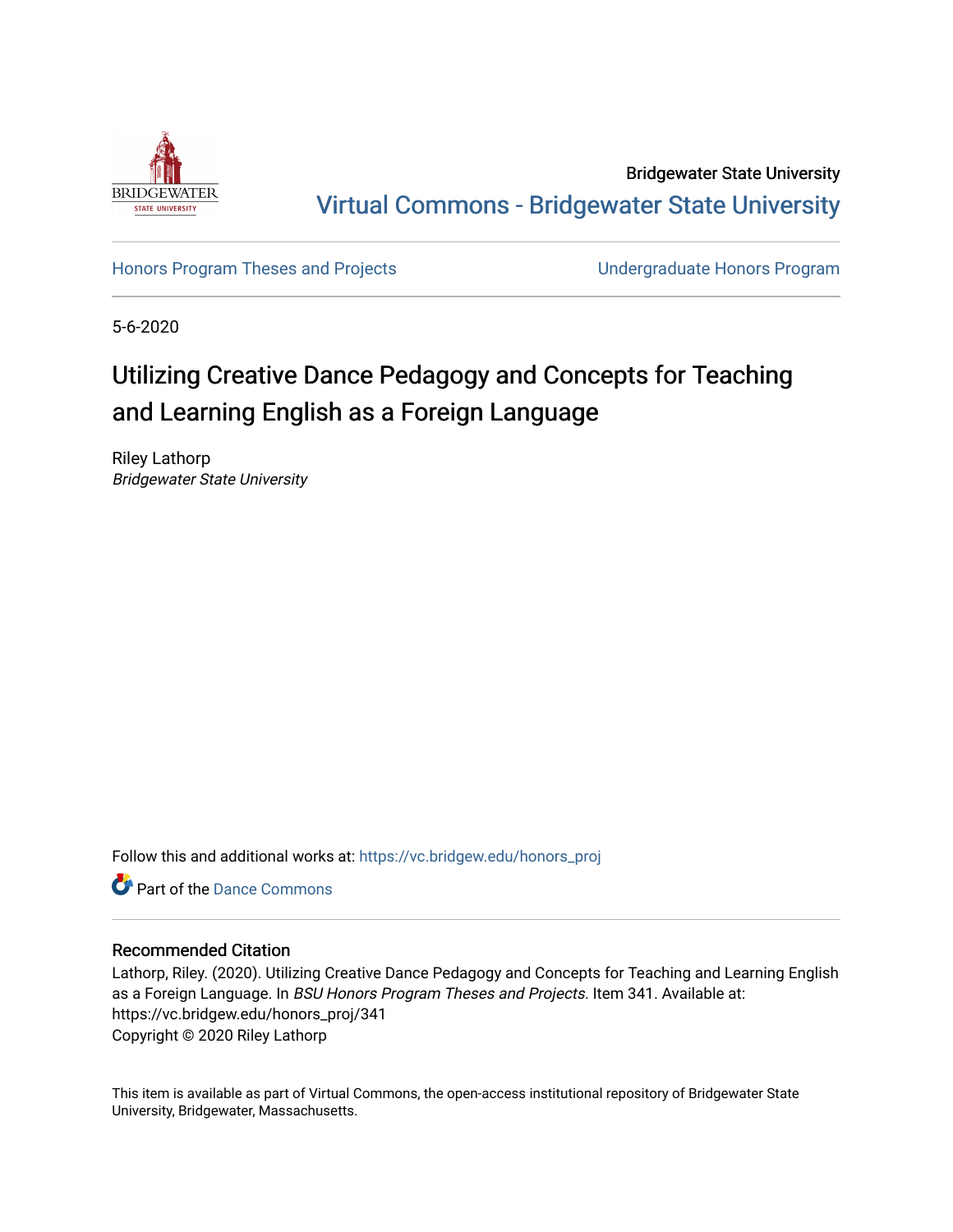# Utilizing Creative Dance Pedagogy and Concepts for Teaching and Learning English as a Foreign Language

Riley Lathrop

Submitted in Partial Completion of the Requirements for Departmental Honors in Dance

Bridgewater State University

May 6, 2020

Dr. Donna Dragon, Thesis Advisor Dr. Jody Weber, Committee Member Tina Mullone, Committee Member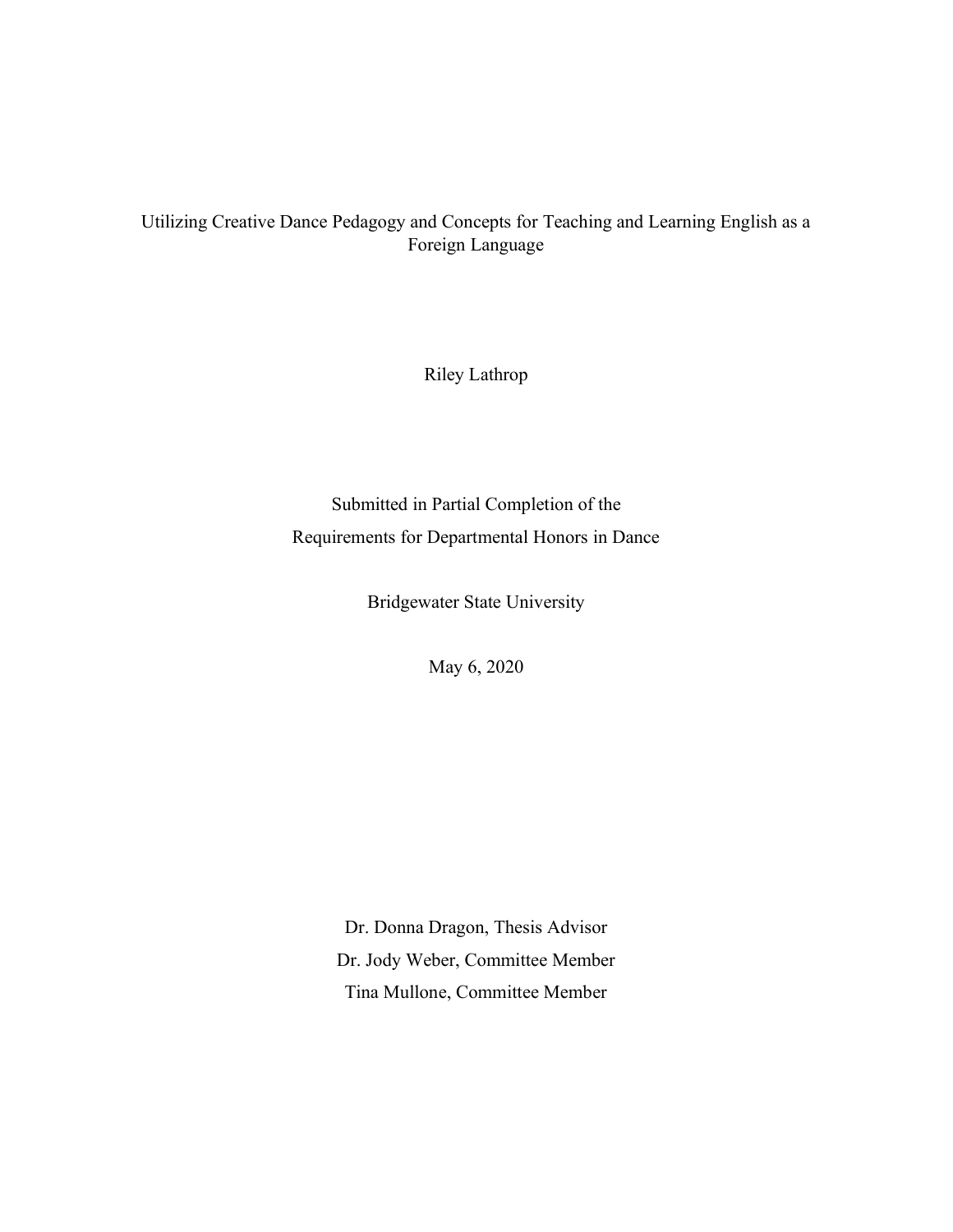#### **Abstract**

Creative dance/movement pedagogy in an English language learning classroom can help nurture self-identity and build cognition. English language teaching through volunteer tourism is growing along with the expectation for English acquisition. Since English teachers abroad are most often not required to have teacher training, this can lead to teacher-centered classrooms, passive learning for students, and a lack of use of creative processes. Research indicates that creative dance/movement pedagogy and concepts as teaching methodology can aid English acquisition and build self-identity. This research is based in an action research case study (IRB approved) which analyzes and evaluates the use of movement/dance pedagogy and concepts as creative processes in a second grade English classroom in Bali, Indonesia over the course of five weeks (2019). The research examines: How does teaching and learning through dance concepts impact Balinese children's (ages 7-8) learning English as a foreign language in Ubud, Bali? Quantitative and qualitative data was collected from student assessments and rigorous reflective practices of pedagogic choices and the impact on student learning. This research project includes a review of literature and annotated bibliographies, lesson/unit planning, action research with critical self-reflection, and a data analysis. The results reveal that students demonstrated growth in their creative responses through generating divergent and unique answers in both movement and writing over the course of five weeks. Scant research exists connecting dance to foreign language teaching abroad. This research can provide a new place for application of educational dance. This research can be a catalyst for change in the volunteer teaching system by building teacher training programs that are student-centered and can be applied to all English language learning.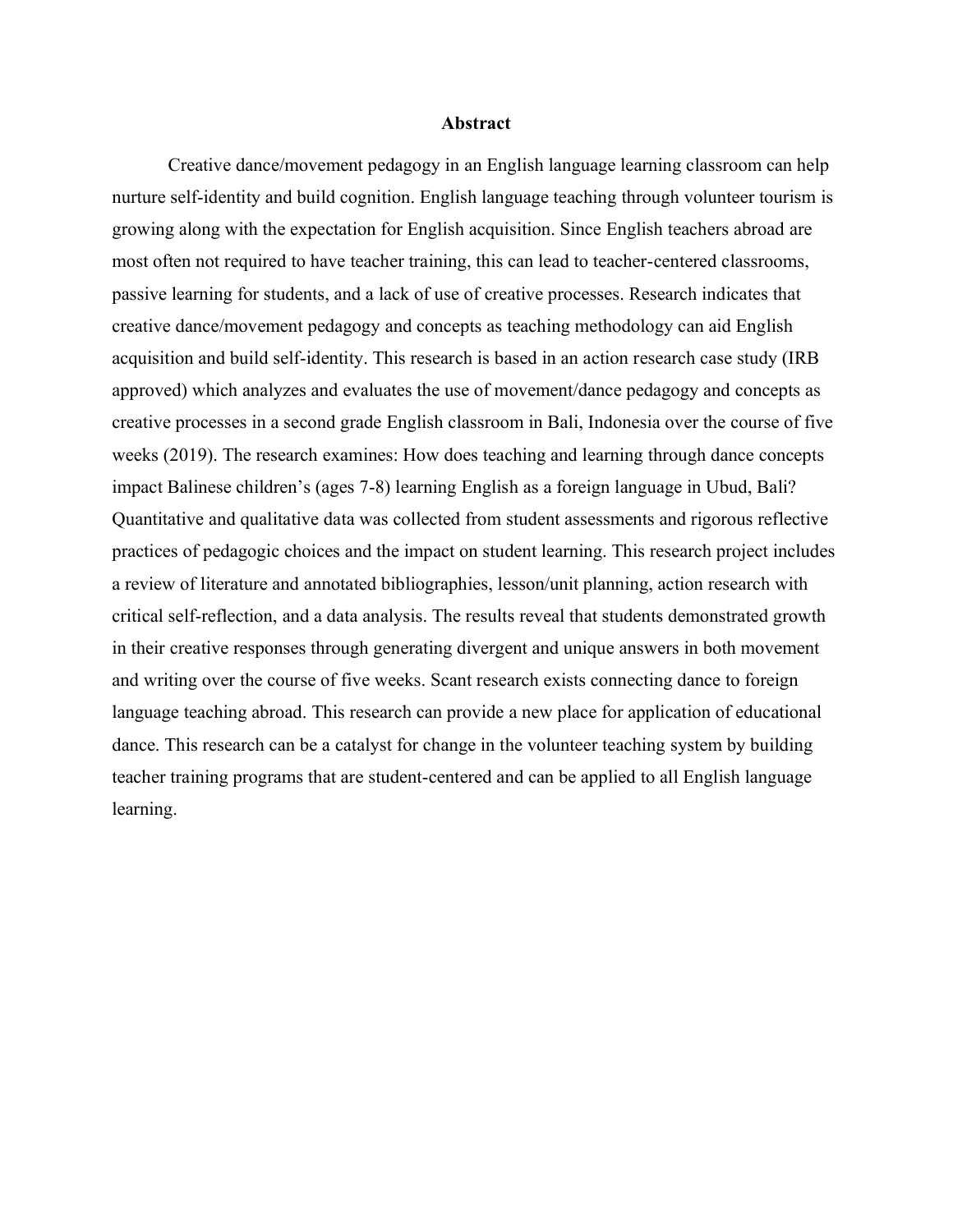#### **Acknowledgements**

I would like to extend my deepest gratitude to my mentor Dr. Dragon for guiding me through this process with enthusiasm and support. Dr. Dragon has provided me with a depth and breadth of feedback throughout the research process including my teaching practices, my selfreflection practices, my writing process, and my presentation process. Dr. Dragon has guided me in developing my ideas exponentially and has consistently inspired me to adapt to challenges with creativity and positivity. Dr. Dragon has extended time, energy, and effort to review and analyze both my process and products to develop ways I can move forward most productively.

I am deeply appreciative of the Department of Dance at Bridgewater State University for the individualized attention given to the students and the numerous opportunities that are provided for students.

I am grateful and appreciative of the undergraduate research program at Bridgewater State University for being altruistic, open, and supportive of undergraduate students who are inspired to pursue research expanded further than within a designated course.

I am appreciative to the National Dance Education Organization Conference for providing me the opportunity to present research in Miami, FL in October of 2019 as well as enrich my learning experience through engaging in workshops and classes.

The Adrian Tinsley Program at Bridgewater State University has been developed to provide students with resources they may never had the opportunity to engage with otherwise. Dr. Shanahan, Dr. Thaya, Dr. Tan, Dr. Adrian Tinsley, and many others from the Adrian Tinsley Program have, through tireless engagements and effort, provided students the opportunity to enhance their educational experience as an undergraduate student. They have also provided the positive support and inspiration to motivate myself and many others to complete a challenging and rewarding project.